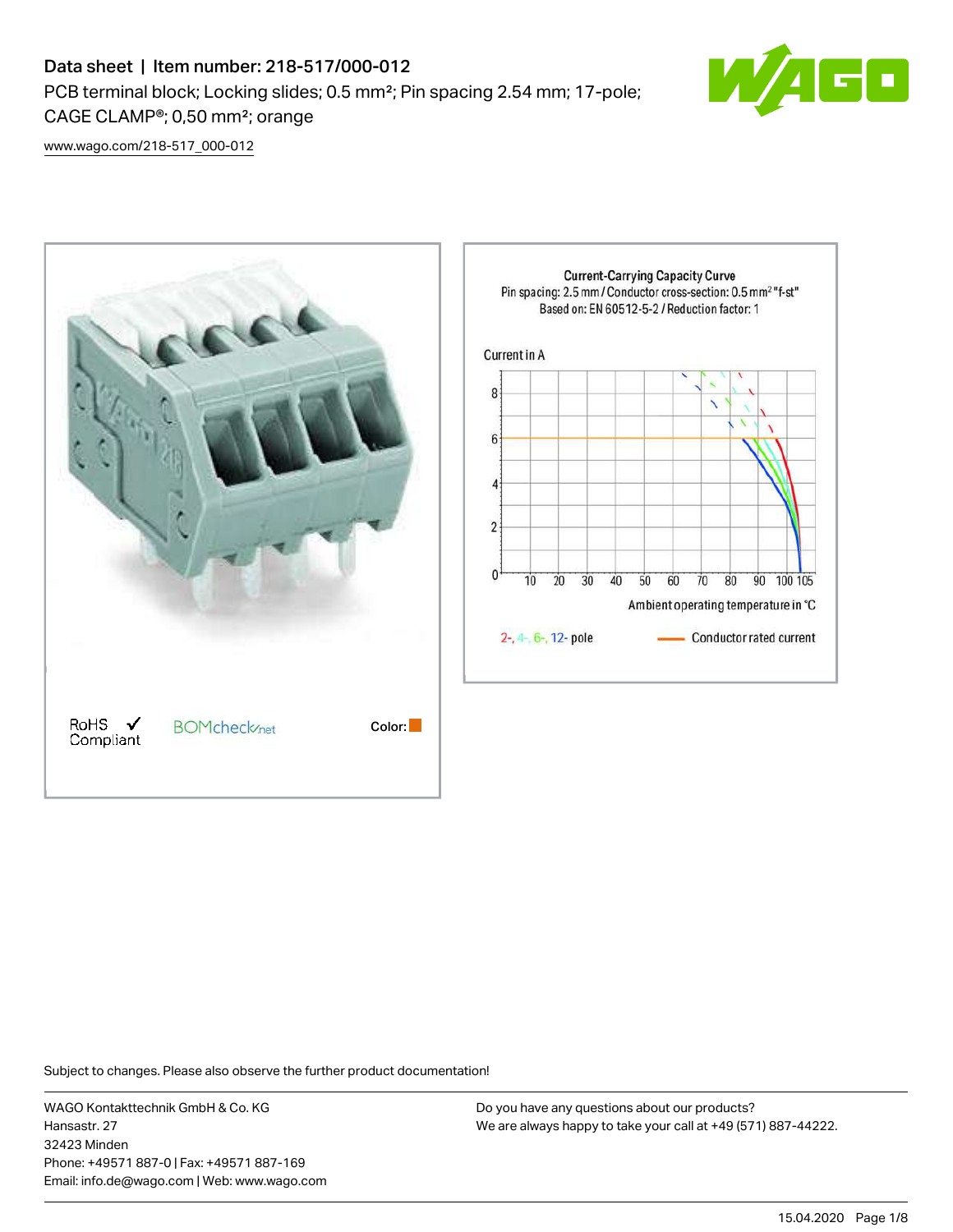



## Item description

- $\blacksquare$ Terminal strips are just 8.1 mm tall and feature an innovative, locking slide-actuated CAGE CLAMP®
- $\blacksquare$ Several clamping units can be held open simultaneously
- $\blacksquare$ Easily terminate stranded conductors in

tight spaces (e.g., bus connectors)

### Data

#### Electrical data

#### Ratings per IEC/EN 60664-1

| Ratings per                     | IEC/EN 60664-1 |
|---------------------------------|----------------|
| Rated voltage (III / 3)         | 80 V           |
| Rated impulse voltage (III / 3) | $2.5$ kV       |
| Rated voltage (III / 2)         | 160 V          |
| Rated impulse voltage (III / 2) | $2.5$ kV       |

Subject to changes. Please also observe the further product documentation!

WAGO Kontakttechnik GmbH & Co. KG Hansastr. 27 32423 Minden Phone: +49571 887-0 | Fax: +49571 887-169 Email: info.de@wago.com | Web: www.wago.com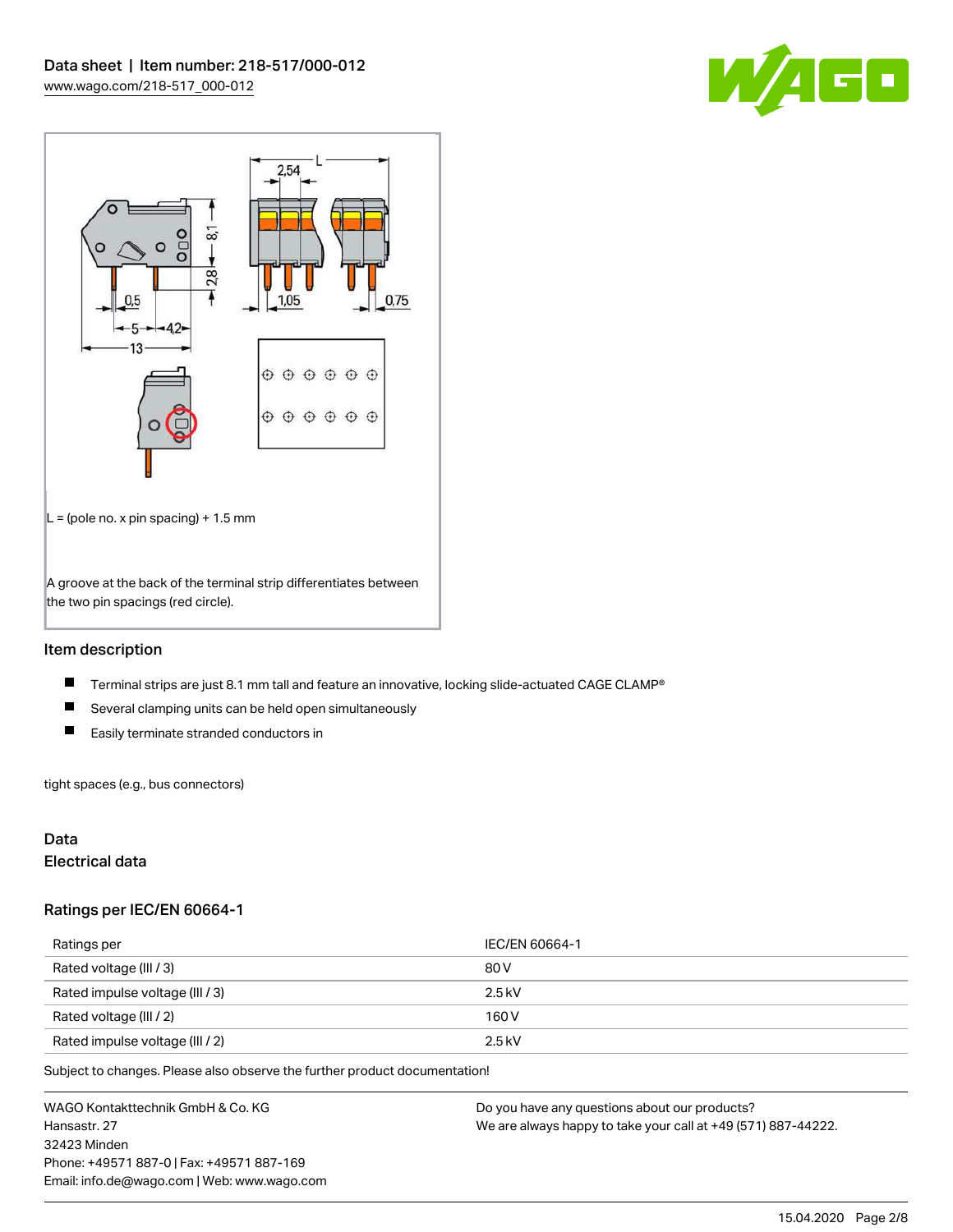[www.wago.com/218-517\\_000-012](http://www.wago.com/218-517_000-012)



| Rated voltage (II / 2)         | 320 V                                                                 |
|--------------------------------|-----------------------------------------------------------------------|
| Rated impulse voltage (II / 2) | 2.5 kV                                                                |
| Rated current                  | 6 A                                                                   |
| Legend (ratings)               | $(III / 2)$ $\triangle$ Overvoltage category III / Pollution degree 2 |

## Approvals per UL 1059

| Rated voltage UL (Use Group B) | 150 V   |
|--------------------------------|---------|
| Rated current UL (Use Group B) |         |
| Approvals per                  | UL 1059 |

## Approvals per CSA

| Rated voltage CSA (Use Group B) | 150 V |
|---------------------------------|-------|
| Rated current CSA (Use Group B) |       |

### Connection data

| Connection technology                                       | CAGE CLAMP                                                               |
|-------------------------------------------------------------|--------------------------------------------------------------------------|
| Actuation type                                              | Slider                                                                   |
| Solid conductor                                             | $0.080.5$ mm <sup>2</sup> / 28  20 AWG                                   |
| Fine-stranded conductor                                     | $0,080,5$ mm <sup>2</sup> / 28  20 AWG                                   |
| Fine-stranded conductor with ferrule with plastic collar    | $0.25$ mm <sup>2</sup>                                                   |
| Fine-stranded conductor with ferrule without plastic collar | $0.25$ mm <sup>2</sup>                                                   |
| Strip length                                                | 56 mm / 0.2 0.24 inch                                                    |
| Conductor entry angle to the PCB                            | $40^{\circ}$                                                             |
| No. of poles                                                | 17                                                                       |
| Total number of connection points                           | 17                                                                       |
| Total number of potentials                                  | 17                                                                       |
| Number of connection types                                  | 1                                                                        |
| Number of levels                                            |                                                                          |
| Note (conductor cross-section)                              | Terminating 0.75 mm <sup>2</sup> /18 AWG conductors is possible; however |
|                                                             | insulation diameter allows only every other clamping unit to be          |
|                                                             | terminated with this conductor size.                                     |
|                                                             |                                                                          |

#### Geometrical Data

| Pin spacing | 2,54 mm / 0.1 inch    |
|-------------|-----------------------|
| Width       | 44,68 mm / 1.759 inch |
| Height      | 10,9 mm / 0.429 inch  |

Subject to changes. Please also observe the further product documentation!

| WAGO Kontakttechnik GmbH & Co. KG           | Do you have any questions about our products?                 |
|---------------------------------------------|---------------------------------------------------------------|
| Hansastr. 27                                | We are always happy to take your call at +49 (571) 887-44222. |
| 32423 Minden                                |                                                               |
| Phone: +49571 887-01 Fax: +49571 887-169    |                                                               |
| Email: info.de@wago.com   Web: www.wago.com |                                                               |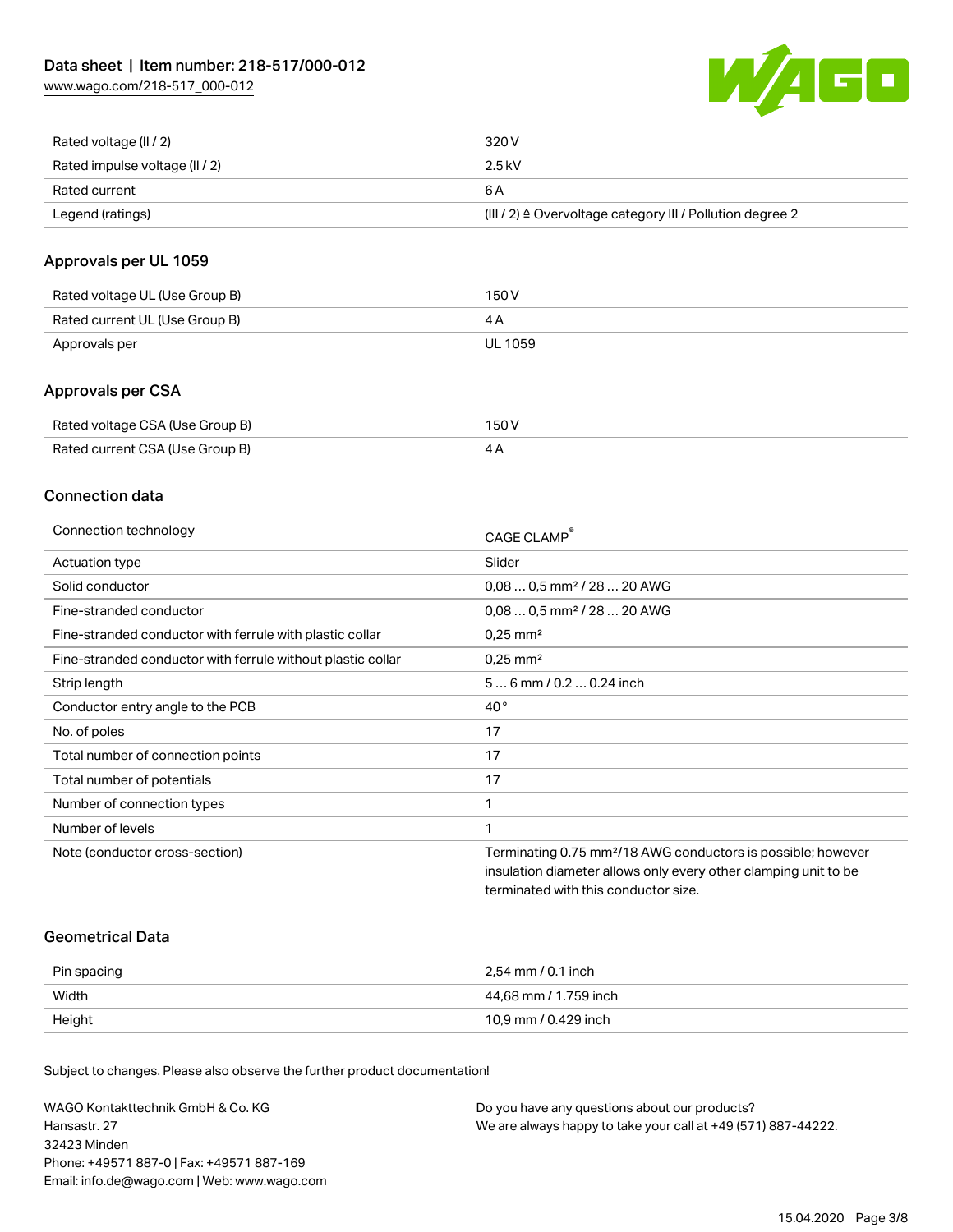[www.wago.com/218-517\\_000-012](http://www.wago.com/218-517_000-012)



| Height from the surface           | 8.1 mm / 0.319 inch        |
|-----------------------------------|----------------------------|
| Depth                             | 13 mm / 0.512 inch         |
| Solder pin length                 | 2.8 mm                     |
| Solder pin dimensions             | $0.5 \times 0.75$ mm       |
| Drilled hole diameter (tolerance) | $1.1$ <sup>(+0,1)</sup> mm |

## PCB contact

| PCB contact                         | THT                                      |
|-------------------------------------|------------------------------------------|
| Solder pin arrangement              | over the entire terminal strip (in-line) |
| Number of solder pins per potential |                                          |

#### Material Data

| Color                       | orange                                |
|-----------------------------|---------------------------------------|
| Material group              |                                       |
| Insulating material         | Polyamide 66 (PA 66)                  |
| Flammability class per UL94 | V <sub>0</sub>                        |
| Clamping spring material    | Chrome nickel spring steel (CrNi)     |
| Contact material            | Electrolytic copper $(E_{\text{Cu}})$ |
| Contact plating             | tin-plated                            |
| Fire load                   | 0.071 MJ                              |
| Weight                      | 5.7g                                  |
|                             |                                       |

#### Environmental Requirements

| $\cdots$            |        |
|---------------------|--------|
| * temperature range | 105 °C |
| ∟imit∴              | -n     |
|                     | w      |
|                     |        |

## Commercial data

| $D_{\alpha}$ | <b>BOX</b> |
|--------------|------------|
| :kadind tvbe |            |
| <b>GTIN</b>  | 78685      |

## Approvals / Certificates

# Country specific Approvals

| Logo | Approval                               | <b>Additional Approval Text</b> | Certificate<br>name |
|------|----------------------------------------|---------------------------------|---------------------|
| Æ    | <b>CSA</b><br>DEKRA Certification B.V. | C22.2 No. 158                   | 1565656             |

Subject to changes. Please also observe the further product documentation!

WAGO Kontakttechnik GmbH & Co. KG Hansastr. 27 32423 Minden Phone: +49571 887-0 | Fax: +49571 887-169 Email: info.de@wago.com | Web: www.wago.com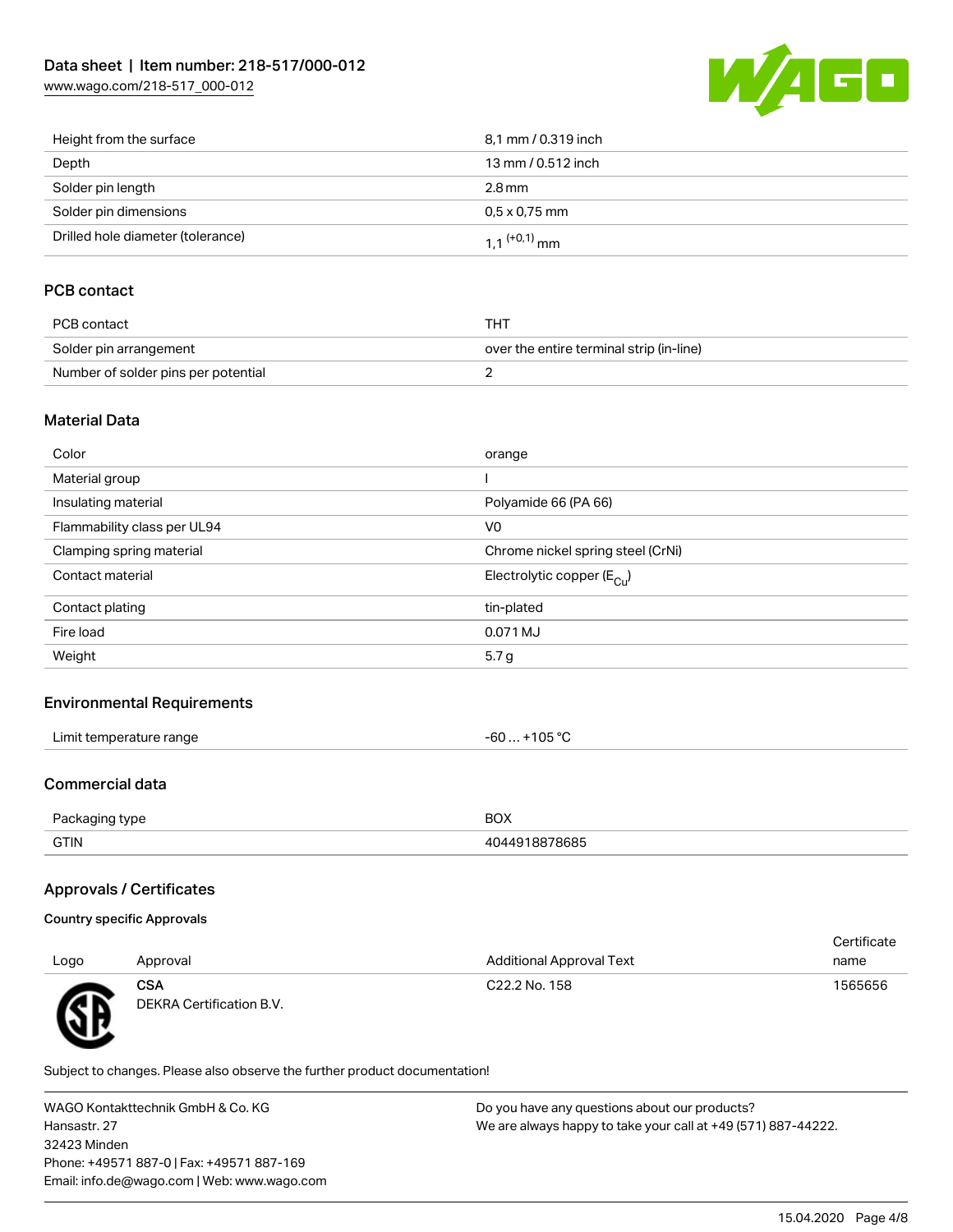

#### UL-Approvals

|                               |                               |                                 | Certificate |
|-------------------------------|-------------------------------|---------------------------------|-------------|
| Logo                          | Approval                      | <b>Additional Approval Text</b> | name        |
|                               | UL                            | <b>UL 1059</b>                  | 20190630-   |
| J<br>$\overline{\phantom{a}}$ | UL International Germany GmbH |                                 | E45172      |

#### **Counterpart**

#### Compatible products

| check               |                                                                                                         |                      |  |
|---------------------|---------------------------------------------------------------------------------------------------------|----------------------|--|
|                     | Item no.: 735-500<br>Test pin; 1 mm Ø; with solder connection for test wire                             | www.wago.com/735-500 |  |
| tools               |                                                                                                         |                      |  |
|                     |                                                                                                         |                      |  |
|                     | Item no.: 210-648                                                                                       | www.wago.com/210-648 |  |
|                     | Operating tool; Blade: 2.5 x 0.4 mm; with a partially insulated shaft; angled; short                    |                      |  |
|                     | Item no.: 210-719                                                                                       |                      |  |
|                     | Operating tool; Blade: 2.5 x 0.4 mm; with a partially insulated shaft                                   | www.wago.com/210-719 |  |
| Marking accessories |                                                                                                         |                      |  |
|                     | Item no.: 210-331/254-202                                                                               |                      |  |
|                     | Marking strips; as a DIN A4 sheet; MARKED; 1-16 (400x); Height of marker strip: 2.3 mm/0.091 in; Strip  | www.wago.com/210-331 |  |
|                     | length 182 mm; Horizontal marking; Self-adhesive; white                                                 | $/254 - 202$         |  |
|                     | Item no.: 210-331/254-204                                                                               |                      |  |
|                     | Marking strips; as a DIN A4 sheet; MARKED; 17-32 (400x); Height of marker strip: 2.3 mm/0.091 in; Strip | www.wago.com/210-331 |  |
|                     | length 182 mm; Horizontal marking; Self-adhesive; white                                                 | /254-204             |  |
|                     | Item no.: 210-331/254-206                                                                               |                      |  |
|                     | Marking strips; as a DIN A4 sheet; MARKED; 33-48 (400x); Height of marker strip: 2.3 mm/0.091 in; Strip | www.wago.com/210-331 |  |
|                     | length 182 mm; Horizontal marking; Self-adhesive; white                                                 | /254-206             |  |
|                     | Item no.: 210-331/254-207                                                                               |                      |  |
|                     | Marking strips; as a DIN A4 sheet; MARKED; 1-48 (100x); Height of marker strip: 2.3 mm/0.091 in; Strip  | www.wago.com/210-331 |  |
|                     | length 182 mm; Horizontal marking; Self-adhesive; white                                                 | /254-207             |  |
| ferrule             |                                                                                                         |                      |  |
|                     |                                                                                                         |                      |  |

Subject to changes. Please also observe the further product documentation!

WAGO Kontakttechnik GmbH & Co. KG Hansastr. 27 32423 Minden Phone: +49571 887-0 | Fax: +49571 887-169 Email: info.de@wago.com | Web: www.wago.com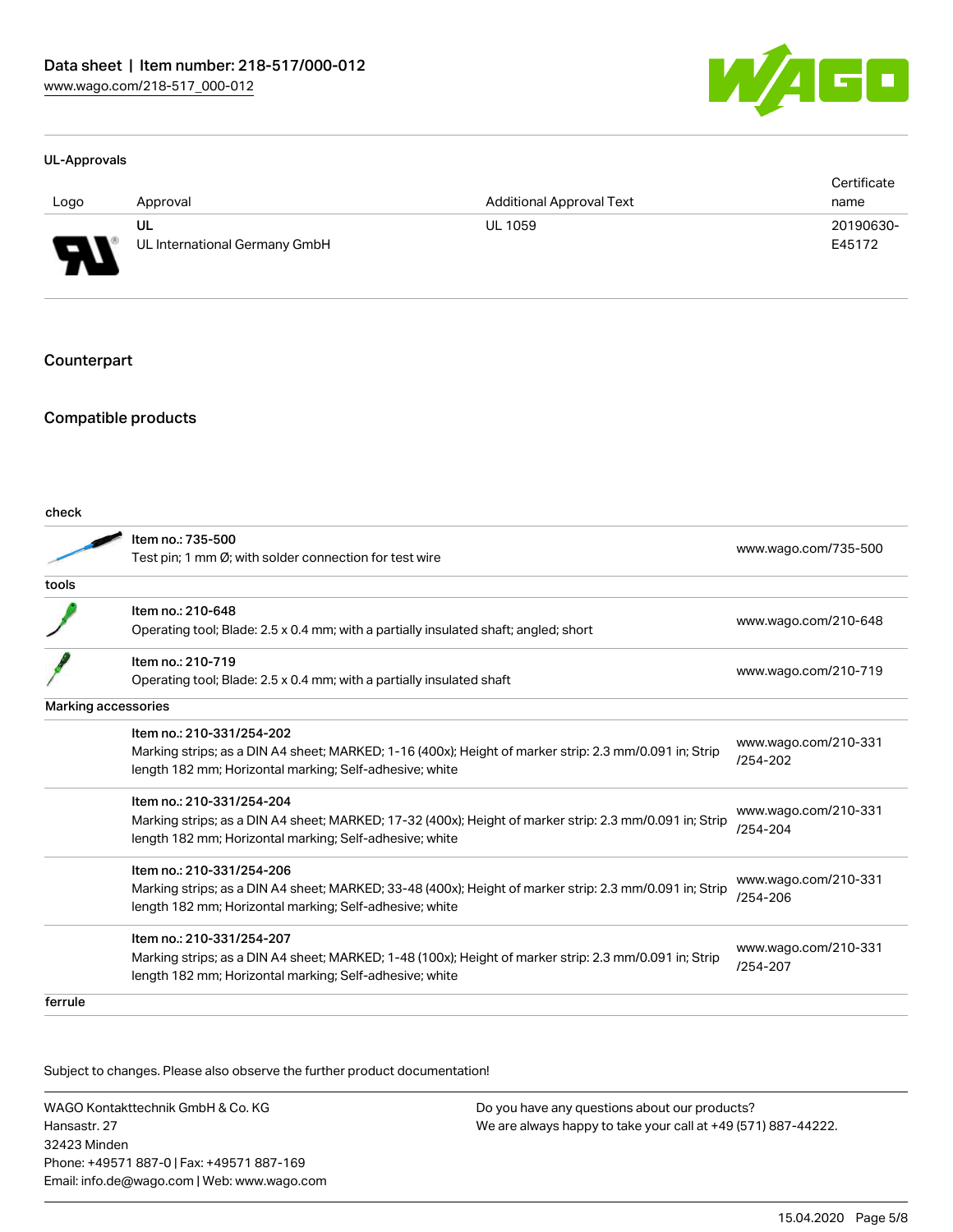# Data sheet | Item number: 218-517/000-012

[www.wago.com/218-517\\_000-012](http://www.wago.com/218-517_000-012)

32423 Minden

Phone: +49571 887-0 | Fax: +49571 887-169 Email: info.de@wago.com | Web: www.wago.com



|                              | Item no.: 216-131<br>Ferrule; Sleeve for 0.25 mm <sup>2</sup> / AWG 24; uninsulated; electro-tin plated                                                                |                                                                                                                                                                                                           |                      | www.wago.com/216-131                         |  |
|------------------------------|------------------------------------------------------------------------------------------------------------------------------------------------------------------------|-----------------------------------------------------------------------------------------------------------------------------------------------------------------------------------------------------------|----------------------|----------------------------------------------|--|
|                              | Item no.: 216-151<br>Ferrule; Sleeve for 0.25 mm <sup>2</sup> / AWG 24; uninsulated; electro-tin plated                                                                |                                                                                                                                                                                                           | www.wago.com/216-151 |                                              |  |
|                              | Item no.: 216-301                                                                                                                                                      | Ferrule; Sleeve for 0.25 mm <sup>2</sup> / AWG 24; insulated; electro-tin plated; yellow<br>Item no.: 216-321<br>Ferrule; Sleeve for 0.25 mm <sup>2</sup> / AWG 24; insulated; electro-tin plated; yellow |                      | www.wago.com/216-301<br>www.wago.com/216-321 |  |
|                              |                                                                                                                                                                        |                                                                                                                                                                                                           |                      |                                              |  |
| <b>Downloads</b>             | <b>Documentation</b>                                                                                                                                                   |                                                                                                                                                                                                           |                      |                                              |  |
|                              | <b>Additional Information</b>                                                                                                                                          |                                                                                                                                                                                                           |                      |                                              |  |
|                              | Technical explanations                                                                                                                                                 | Apr 3, 2019                                                                                                                                                                                               | pdf<br>3.6 MB        | Download                                     |  |
| CAD/CAE-Data                 |                                                                                                                                                                        |                                                                                                                                                                                                           |                      |                                              |  |
| CAD data                     |                                                                                                                                                                        |                                                                                                                                                                                                           |                      |                                              |  |
| 2D/3D Models 218-517/000-012 |                                                                                                                                                                        |                                                                                                                                                                                                           | <b>URL</b>           | Download                                     |  |
| <b>PCB Design</b>            |                                                                                                                                                                        |                                                                                                                                                                                                           |                      |                                              |  |
|                              | Symbol and Footprint 218-517/000-012                                                                                                                                   |                                                                                                                                                                                                           | <b>URL</b>           | Download                                     |  |
|                              | CAx data for your PCB design, consisting of "schematic symbols and PCB footprints",<br>allow easy integration of the WAGO component into your development environment. |                                                                                                                                                                                                           |                      |                                              |  |
|                              | Supported formats:                                                                                                                                                     |                                                                                                                                                                                                           |                      |                                              |  |
| П                            | Accel EDA 14 & 15                                                                                                                                                      |                                                                                                                                                                                                           |                      |                                              |  |
|                              | Altium 6 to current version                                                                                                                                            |                                                                                                                                                                                                           |                      |                                              |  |
|                              | Cadence Allegro                                                                                                                                                        |                                                                                                                                                                                                           |                      |                                              |  |
|                              | DesignSpark                                                                                                                                                            |                                                                                                                                                                                                           |                      |                                              |  |
| П                            | Eagle Libraries                                                                                                                                                        |                                                                                                                                                                                                           |                      |                                              |  |
|                              | KiCad                                                                                                                                                                  |                                                                                                                                                                                                           |                      |                                              |  |
|                              | Mentor Graphics BoardStation                                                                                                                                           |                                                                                                                                                                                                           |                      |                                              |  |
| П                            | Mentor Graphics Design Architect                                                                                                                                       |                                                                                                                                                                                                           |                      |                                              |  |
|                              | Mentor Graphics Design Expedition 99 and 2000                                                                                                                          |                                                                                                                                                                                                           |                      |                                              |  |
|                              | OrCAD 9.X PCB and Capture                                                                                                                                              |                                                                                                                                                                                                           |                      |                                              |  |
|                              | PADS PowerPCB 3, 3.5, 4.X, and 5.X                                                                                                                                     |                                                                                                                                                                                                           |                      |                                              |  |
|                              | Subject to changes. Please also observe the further product documentation!                                                                                             |                                                                                                                                                                                                           |                      |                                              |  |
| Hansastr. 27                 | WAGO Kontakttechnik GmbH & Co. KG                                                                                                                                      | Do you have any questions about our products?<br>We are always happy to take your call at +49 (571) 887-44222.                                                                                            |                      |                                              |  |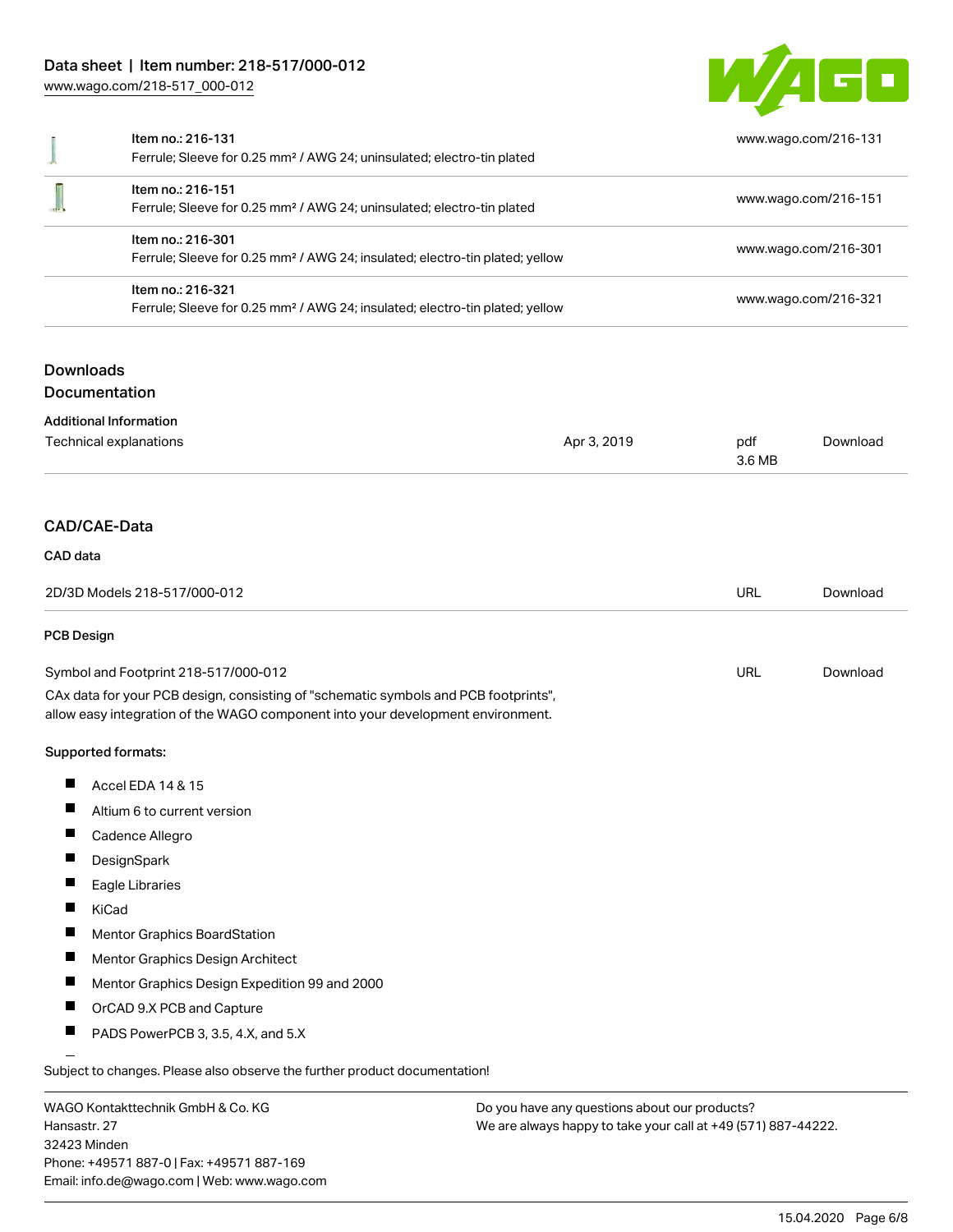- П PADS PowerPCB and PowerLogic 3.0
- $\blacksquare$ PCAD 2000, 2001, 2002, 2004, and 2006
- $\blacksquare$ Pulsonix 8.5 or newer
- $\blacksquare$ **STL**
- П 3D STEP
- П TARGET 3001!
- $\blacksquare$ View Logic ViewDraw
- $\blacksquare$ Quadcept
- $\blacksquare$ Zuken CadStar 3 and 4
- П Zuken CR-5000 and CR-8000

PCB Component Libraries (EDA), PCB CAD Library Ultra Librarian

## Installation Notes

Conductor termination



Terminating stranded conductors in confined spaces requires a great deal of patience, unless you use the new 218 Series PCB Terminal Strips. The clamping units of these strips can be held open during termination process via integrated locking slide.



Terminating 0.75 mm² (18 AWG) conductors is possible; however, insulation diameter allows only every other clamping unit to be terminated with this conductor size.



Conductor termination: To momentarily open the clamping unit, use screwdriver and then insert a stripped conductor. To open clamping unit for an extended period, move locking slide toward conductor entry hole. Then fully insert stripped conductor and move locking slide back to original position (also possible to perform with fingernail).

Subject to changes. Please also observe the further product documentation!

WAGO Kontakttechnik GmbH & Co. KG Hansastr. 27 32423 Minden Phone: +49571 887-0 | Fax: +49571 887-169 Email: info.de@wago.com | Web: www.wago.com